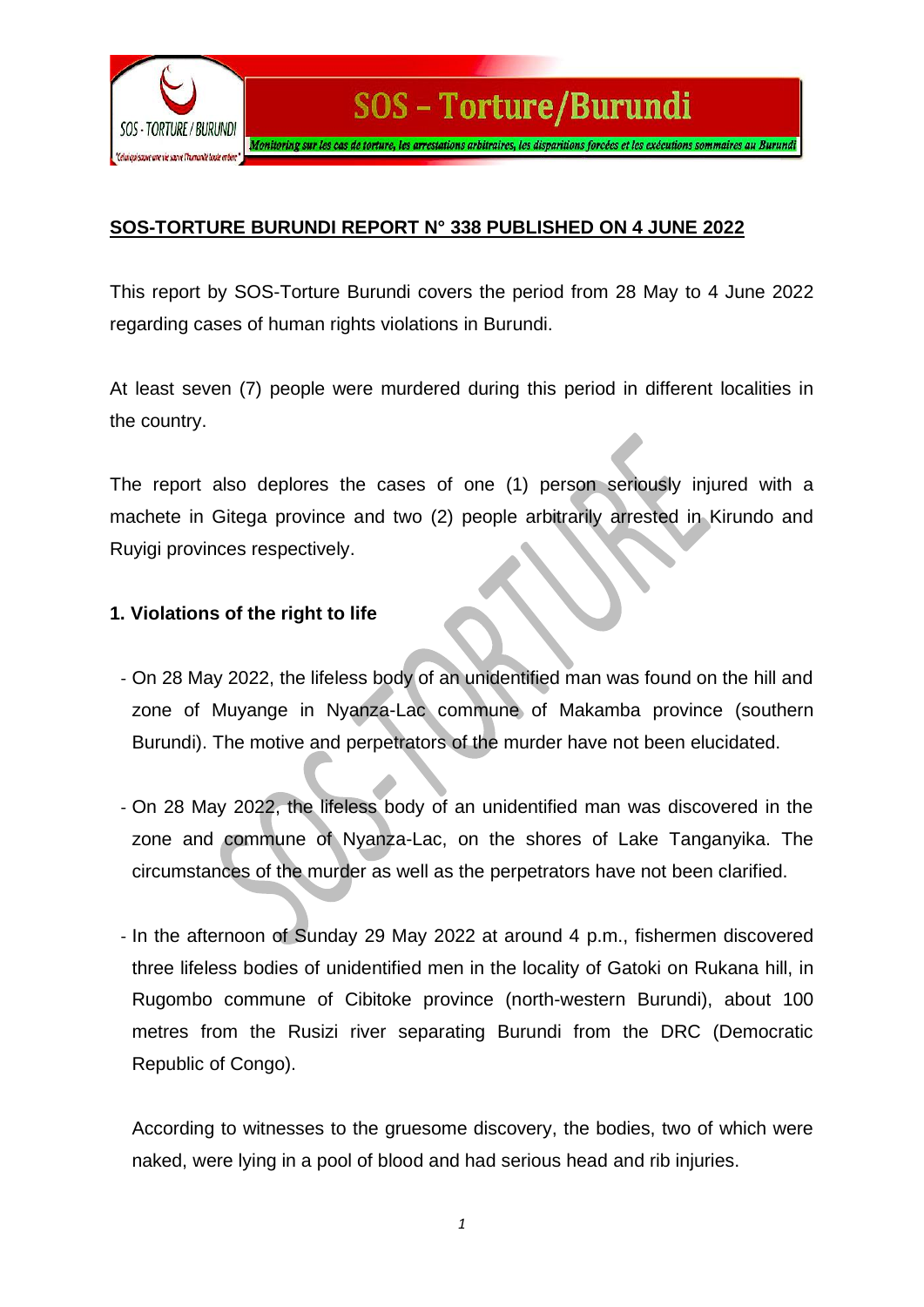

## SOS - Torture/Burundi

Monitoring sur les cas de torture, les arrestations arbitraires, les disparitions forcées et les exécutions sommaires au Burundi

The same sources said that Rugombo's communal administrator, Gilbert Manirakiza, gave the order to bury the bodies immediately without any prior investigation to identify the victims and their perpetrators.

- On 30 May 2022, an unidentified lifeless body was found in a dyke in the locality of Kiziba, on Bukeye hill in the zone and commune of Nyanza-Lac, in Makamba province ((southern Burundi). The circumstances of the murder and its perpetrators have not been identified.
- On 31 May 2022, the lifeless body of an unidentified man was discovered in the Nyakabondo River on the hill and zone of Muyange, in Nyanza-Lac commune of Makamba province. According to local sources, the man was killed elsewhere and then thrown into the river to simulate drowning in a river so small that no one can drown in it.

#### **2. Violations of the right to physical integrity**

- On Saturday night, 29 May 2022, at around 1 a.m., Juvénal Karenzo, a resident of Gerangabo hill in Rwisabi zone, in Mutaho commune of Gitega province (central Burundi), was attacked and wounded near his home on the same hill by unidentified men armed with machetes and clubs, as he was returning alone from a local bistro after an evening spent with his friends.

Local sources say that Juvénal Karenzo narrowly escaped death after managing to disarm one of the assailants with his machete and that the others took advantage of the situation to escape.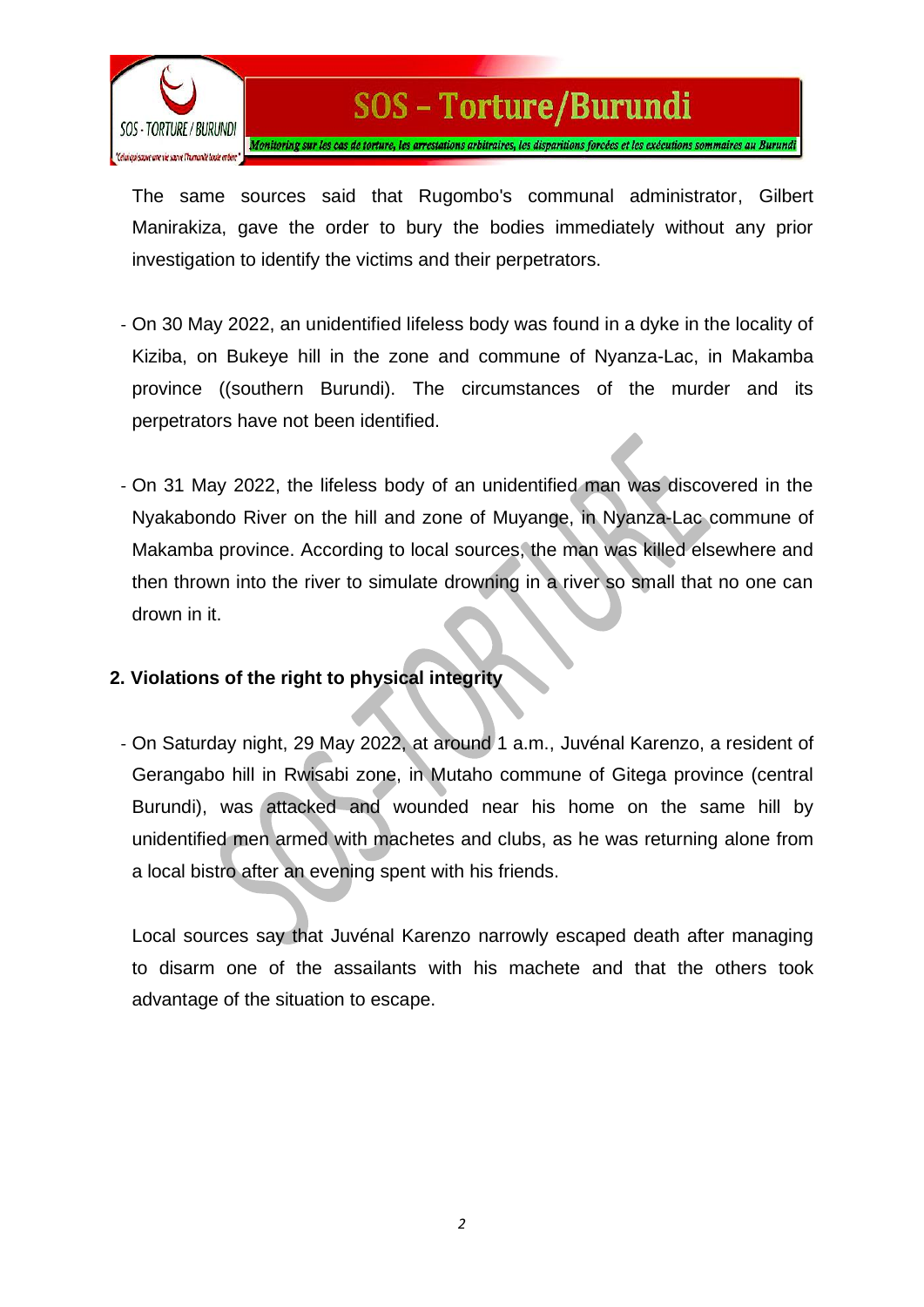

#### **3. Violations of the right to liberty: arbitrary arrests and detentions**

- On the morning of Sunday 29 May 2022, a CNL (National Congress for Freedom) party activist known as Saidi Itangishaka was violently arrested on the hill of Rusara in Buhoro zone, in Bwambarangwe commune of Kirundo province (northern Burundi) and taken manu militari to the dungeon of Bwambarangwe commune.

According to witnesses, Saidi Itangishaka was arrested near his home by the chief of Rusara hill in the company of Imbonerakure for wearing a shirt of his political party, while militants of the CNDD-FDD (National Council for the Defence of Democracy-Forces for the Defence of Democracy) party still walk around with impunity in their party uniforms. Furthermore, the communal administrator of Bwambarangwe has illegally decreed a ban on the wearing of uniforms of other political parties, except for the ruling party.

SOS-Torture Burundi denounces the political intolerance of CNDD-FDD militants towards members of opposition parties and calls for the immediate release of Saidi Itangishaka and for the administrative authorities to treat all political parties equally. There is no provision in Burundian criminal law to punish the wearing of a political party's uniform in normal times.

- On Monday 30 May 2022, one of the representatives of Congolese refugees from the Banyamulenge community in the Bwagiriza camp, known as Alexis Mujenimana, was arrested by police officers and taken manu militari to a cell in the Ruyigi provincial police station (eastern Burundi).

According to local sources, Alexis Mujenimana was arrested at the Bwagiriza camp located in Butezi commune of Ruyigi province for the sole reason of having demanded during a meeting the return of a former camp administrator from the same Banyamulenge community who had just been replaced without a valid

*3*